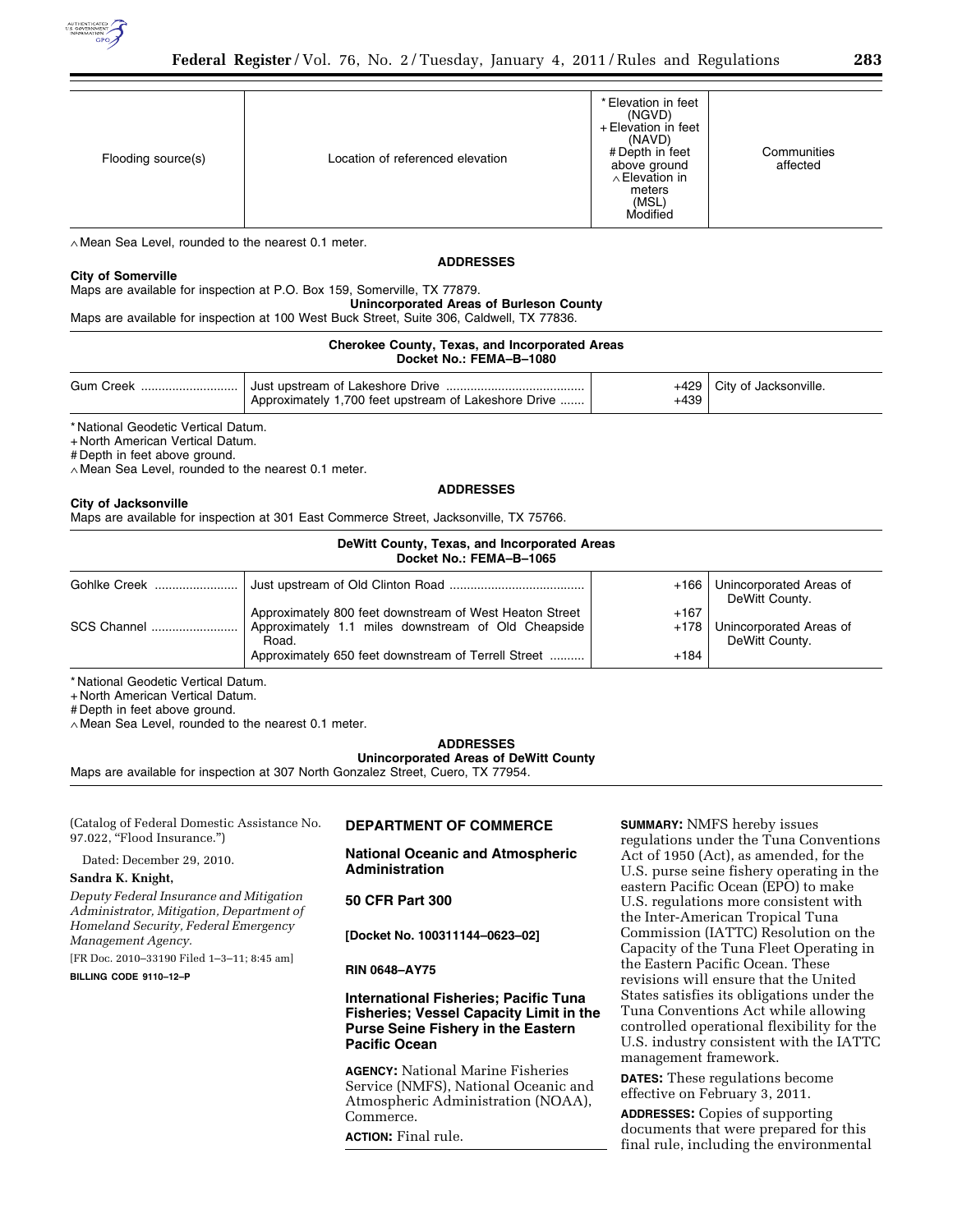assessment (EA), the small entity compliance guide, and the proposed rule, are available via the Federal e-Rulemaking portal, at *[http://www.](http://www.regulations.gov) [regulations.gov.](http://www.regulations.gov)* Those documents are also available from the Regional Administrator, Rodney R. McInnis, NMFS Southwest Regional Office, 501 W. Ocean Boulevard, Suite 4200, Long Beach, CA 90802. The initial regulatory flexibility analysis (IRFA) and final regulatory flexibility analysis (FRFA) prepared for this rule are included in the proposed rule and this final rule, respectively. Written comments regarding the burden-hour estimates or other aspects of the collection-ofinformation requirements contained in this final rule may be submitted to the NMFS Southwest Regional Office and by e-mail to *OIRA*\_*[Submission@omb.](mailto:OIRA_Submission@omb.eop.gov) [eop.gov,](mailto:OIRA_Submission@omb.eop.gov)* or faxed to (202) 395–7285.

# **FOR FURTHER INFORMATION CONTACT:**

Heidi Hermsmeyer, NMFS SWR, 562– 980–4036.

**SUPPLEMENTARY INFORMATION:** On September 3, 2010, NMFS published a proposed rule in the **Federal Register**  (75 FR 54078) that would revise regulations at 50 CFR part 300, subpart C, in order to implement certain decisions of the IATTC. The proposed rule was open to public comment through October 4, 2010.

As a Contracting Party to the 1949 Convention for the Establishment of an Inter-American Tropical Tuna Commission (Convention) and a member of the IATTC, the United States is legally bound to implement the decisions of the IATTC. The Act (16 U.S.C. 951 *et seq.*) authorizes the Secretary of Commerce, in consultation with the Secretary of State and the Secretary of the Department in which the United States Coast Guard (USCG) is operating (currently the Department of Homeland Security), to promulgate such regulations as may be necessary to carry out the obligations of the United States under the Convention, including the decisions of the IATTC. The Secretary of Commerce has delegated the authority to promulgate regulations to NMFS.

#### **IATTC Decisions Regarding Capacity in the Purse Seine Fishery**

At its sixty-ninth annual meeting in June 2002, the IATTC adopted the Resolution on the Capacity of the Tuna Fleet Operating in the Eastern Pacific Ocean (Resolution C–02–03) to address the problem of excess capacity in the tuna purse-seine fleet operating in the EPO by limiting the capacity to a level which would ensure that tuna fisheries in the region are sustainable. The resolution, available with other

decisions of the IATTC at *[http://www.](http://www.iattc.org/ResolutionsActiveENG.htm) [iattc.org/ResolutionsActiveENG.htm,](http://www.iattc.org/ResolutionsActiveENG.htm)*  places certain obligations on the IATTC's members and cooperating nonmembers. Resolution C–02–03 replaced the previous Resolution on Fleet Capacity adopted at the sixty-second annual meeting of the IATTC in October 1998 (Resolution C–98–11). Resolution C–02–03 established a total vessel capacity limit of 158,000 cubic meters for all vessels authorized by the IATTC to fish for tuna species in the EPO. Each member and cooperating non-member was allocated a vessel capacity limit by the IATTC based on historical fishing levels in the EPO. The resolution included provisions that, among other things, prohibited the entry of new vessels to the EPO purse seine fleet, except to replace vessels removed from the Vessel Register, and prohibited the increase of the capacity of any existing purse seine vessel unless a purse seine vessel or vessels of equal or greater capacity is removed from the Vessel Register.

The proposed rule included further background information, including information on the Convention and the IATTC, the international obligations of the United States under the Convention, and the basis for this action.

#### **New Requirements**

This final rule establishes the following requirements:

(1) A vessel capacity limit for the U.S. purse seine fleet fishing for tuna and operating in the EPO of 31,775 cubic meters.

When Resolution C–02–03 was adopted, the United States was authorized to have a total of 39,228 cubic meters of total well volume capacity in the purse seine fishery, as well as a provision that allowed up to 32 U.S. purse seine vessels that regularly operate in the western and central Pacific Ocean (WCPO) to make one trip per year in the EPO without being included on the IATTC Vessel Register. However, for reasons prevailing at the time regarding the IATTC's consideration of implementing a capacity management regime, the United States chose to further limit its fleet capacity by maintaining the U.S. fleet capacity limit established under paragraph 1 of Resolution C–98–11, which had been replaced by Resolution C–02–03. Thus, on April 12, 2005, a final rule was published in the **Federal Register** (70 FR 19004), which, among other things, established a fleet capacity limit of 8,969 mt. This level reflected the actual level of the fishing capacity of the U.S. tuna purse seine fleet operating in the EPO at the time the

measure was adopted. In August 2002, the U.S. Department of State notified the IATTC of the smaller limit that NMFS chose to impose on the U.S. fleet. Since that time, the actual level of fishing effort by the United States in the EPO has remained well below even this self imposed limit. Even so, some U.S. vessels that would like the flexibility to participate in the fishery have been prevented from doing so. Due to removals and additions of vessels from the Vessel Register, currently the United States is authorized by the IATTC to have up to 31,775 cubic meters of carrying capacity in the purse seine fleet.

(2) All purse seine vessels, regardless of size, must be on the Vessel Register and categorized as active under 50 CFR 300.22(b)(1)(ii), paragraph (b)(4)(i) in order to be authorized to fish for tuna in the IATTC Convention Area.

This rule removes the exemption that allowed smaller vessels (class sizes 1–5) to opportunistically fish for tuna species in the EPO without being listed on the IATTC Vessel Register. These vessels will now be required to apply to be on the Vessel Register every year if they anticipate fishing for tunas; however, there is no associated cost for registering to be on the IATTC Vessel Register because there are no IATTC observer requirements for vessels under class size 6. This regulatory amendment is necessary because the IATTC Resolution on a Vessel Register (Resolution C–00– 06) requires all vessels to provide the IATTC with applicable vessel information and be listed on the IATTC Vessel Register in order to be authorized to fish in the IATTC Convention Area for species under the purview of the IATTC.

(3) Purse seine vessels that are class size 5 and under (363 cubic meter carrying capacity or less) that primarily fish for coastal pelagic species off the west coast of the United States are exempt from the frivolous request provisions for active status at 50 CFR 300.22(b)(4)(ii).

The frivolous request provisions essentially provide a disincentive to vessels that apply to be on the vessel register and do not fish for tuna in the EPO by putting them at the bottom of the hierarchy when applying to be on the vessel register the following year. These provisions are meant to discourage vessel owners who do not have any intent to fish in the Convention Area from applying to be on the vessel register and occupying assigned capacity. By this final rule, the smaller vessels are now exempt from these provisions because it would be difficult, if not impossible, for the vessel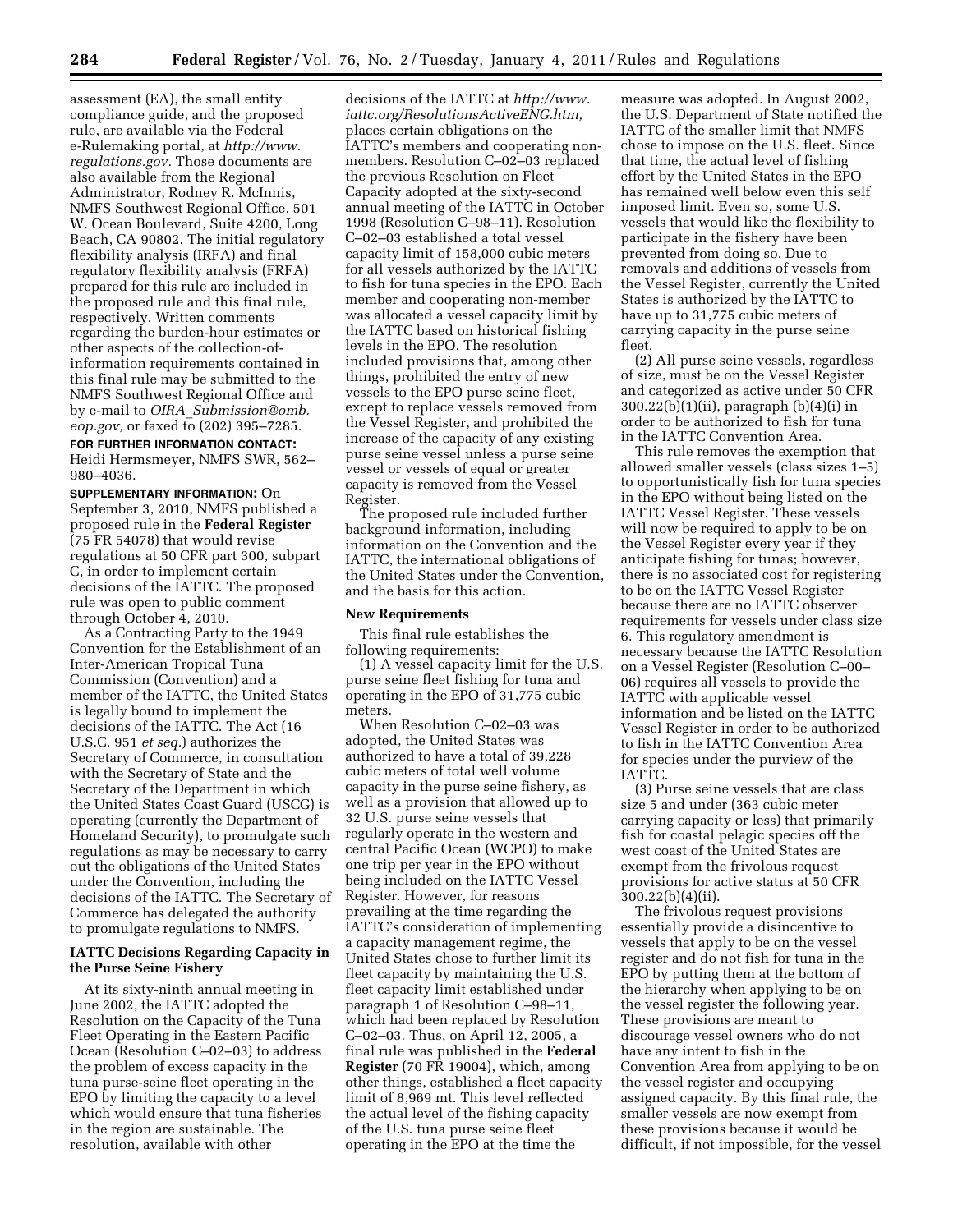owners to anticipate whether unassociated schools of tuna would come within their range off the U.S. west coast during the summer and fall months in a given year.

(4) Capacity measurements must also be reported in cubic meters.

Including capacity measurements in cubic meters as well as metric tons is an administrative change. Since 2000, the IATTC has used well volume, in cubic meters, instead of weight, in metric tons, to measure the carrying capacities of vessels. Because a well can be loaded with different densities of fish, measuring carrying capacity in weight is subjective, as a load of fish packed into a well at a higher density weighs more than a load of fish packed at a lower density. Using volume as a measure of capacity eliminates this variability and standardizes measurements. The IATTC staff began collecting capacity data by volume in 1999, but has not yet obtained this information for all vessels. For vessels for which reliable information on well volume is not available, NMFS will calculate the estimated cubic meters of well volume using the estimated fish hold capacity at no cost to the vessel owner. This calculation will be based on a vessel's landings history in metric tons and a conversion factor used by the IATTC (1.1705 cubic meters to 1 metric ton). Alternatively, vessel owners can opt to have a maritime surveyor assess the vessel capacity in cubic meters; however, this is not required. Switching to cubic meter measurements will benefit the IATTC and make measurements less subjective.

These revisions ensure that the United States is satisfying its obligations under the Tuna Conventions Act and not exceeding its allotted capacity in the purse seine fishery. Furthermore, they lessen the regulatory constraints on the U.S. industry to allow activity by U.S. vessels within the IATTC capacity limits.

#### **Response to Comments**

There was a 30-day public comment period during which comments could be submitted electronically via the Federal e-Rulemaking portal, at *[http://](http://www.regulations.gov) [www.regulations.gov,](http://www.regulations.gov)* or by mail. There was also a public hearing on September 9, 2010, from 9 a.m. to 12 p.m. in Long Beach, CA. NMFS received three public comments during the comment period. One substantive comment, summarized below, from the American Tunaboat Association supported the action; one anonymous comment expressed a general objection to fishing and this action in particular; and one letter submitted by the United States

Department of the Interior (DOI) stated that the proposed rule had been reviewed by the DOI and the DOI had no comments to offer. Three individuals participated in the public hearing via teleconference. No substantive issues were discussed during the public hearing. Most participants only asked procedural questions about the proposed rule and did not make substantive comments for the record. No one expressed opposition to the proposed action at the public hearing.

*Comment 1:* The American Tunaboat Association represents all of the U.S. flag Class 6 purse seiners operating in the Pacific Ocean. They gave their ''full support'' for the procedures presented in the proposed rule. They ''believe that this proposal properly reflects the rights of the U.S. purse seine fleet and the U.S. government.'' They suggested ''that the NMFS may want to review, or establish alternate procedures for the calculation of the cubic meters of capacity for purse seine vessels operating in the Eastern Pacific.''

*Response:* NMFS acknowledges this comment in support of the action. In regards to the suggestion that NMFS review or establish alternate procedures for the calculation of the well volume in cubic meters of capacity for purse seine vessels, NMFS would like to clarify that currently there are two methods NMFS can use to calculate the well volume of a vessel in cubic meters. By default, for vessels that do not already have reliable information on well volume, NMFS will calculate the estimated cubic meters of well volume using the estimated fish hold capacity based on a vessel's landings history in metric tons and a conversion factor used by the IATTC (1.1705 cubic meters to 1 metric ton) at no cost to the vessel owner. If vessel owners prefer, they can opt to have a maritime surveyor assess the vessel capacity of the well volume in cubic meters; however, this is not necessary.

#### **Changes From the Proposed Rule**

The wording of  $\S 300.22(b)(1)$ , which allows 32 once-per-year fishing trips in the ETP for South Pacific Tuna Treaty purse seine vessels without being added to the IATTC's Vessel Register, is revised in this final rule to clarify that the exception applies to each vessel that fishes in compliance with the 90-day limit and other requirements of the regulations. The previous wording could have been read to mean that the 90-day and other conditions were imposed on the vessels as a group. Furthermore, a process is established under which NMFS would communicate to the rest of the fleet when all 32 one-time trips have been

used, so they know that no more trips are available under this exception. Although no more than a handful of these 32 trips have been used in any calendar year in the past, if all 32 trips were used in a single year in the future, due process requires NMFS notify the owners of the vessels that would otherwise be eligible to make such trips so they know the option is no longer available for the year.

There are no other changes to the regulatory text of the proposed rule.

#### **Classification**

The NMFS Assistant Administrator has determined that this final rule is consistent with the Tuna Conventions Act and other all applicable laws.

This final rule has been determined to be not significant for purposes of Executive Order 12866.

A final regulatory flexibility analysis (FRFA) was prepared. The FRFA incorporates the IRFA and a summary of the analyses completed to support the action. No public comments were received on the IRFA or on the economic impacts of the rule generally. A copy of the IRFA is available from NMFS (*see* **ADDRESSES**).

A description of the action, why it is being considered, and the legal basis for this action are contained in the preamble and **SUMMARY** section of the proposed rule. There are no disproportionate economic impacts between small and large vessels resulting from this rule. Furthermore, there are no disproportionate economic impacts from this rule based on vessel size, gear, or homeport. Other compliance requirements are described in the IRFA. This rule is issued under authority of the Tuna Conventions Act.

#### *Description of Small Entities to Which the Rule Will Apply*

The total number of affected purse seine vessels is approximated by the current number of U.S. purse seine vessels authorized to fish in the IATTC Convention Area and the number of vessels that have the potential to enter the fishery as a result of this action. As of October 2010, there were two U.S purse seine vessels listed on the IATTC Vessel Register and authorized to fish in the Convention Area totaling 1,194 mt carrying capacity; this does not include small vessels which are exempt from the requirement to be listed on the Vessel Register. One of the large vessels is class size 6 (greater than 363 mt carrying capacity) and one is class size 5 (273– 363 metric tons carrying capacity). In 2009, there were eight small purse seine vessels that were exempt from being listed on the IATTC Vessel Register and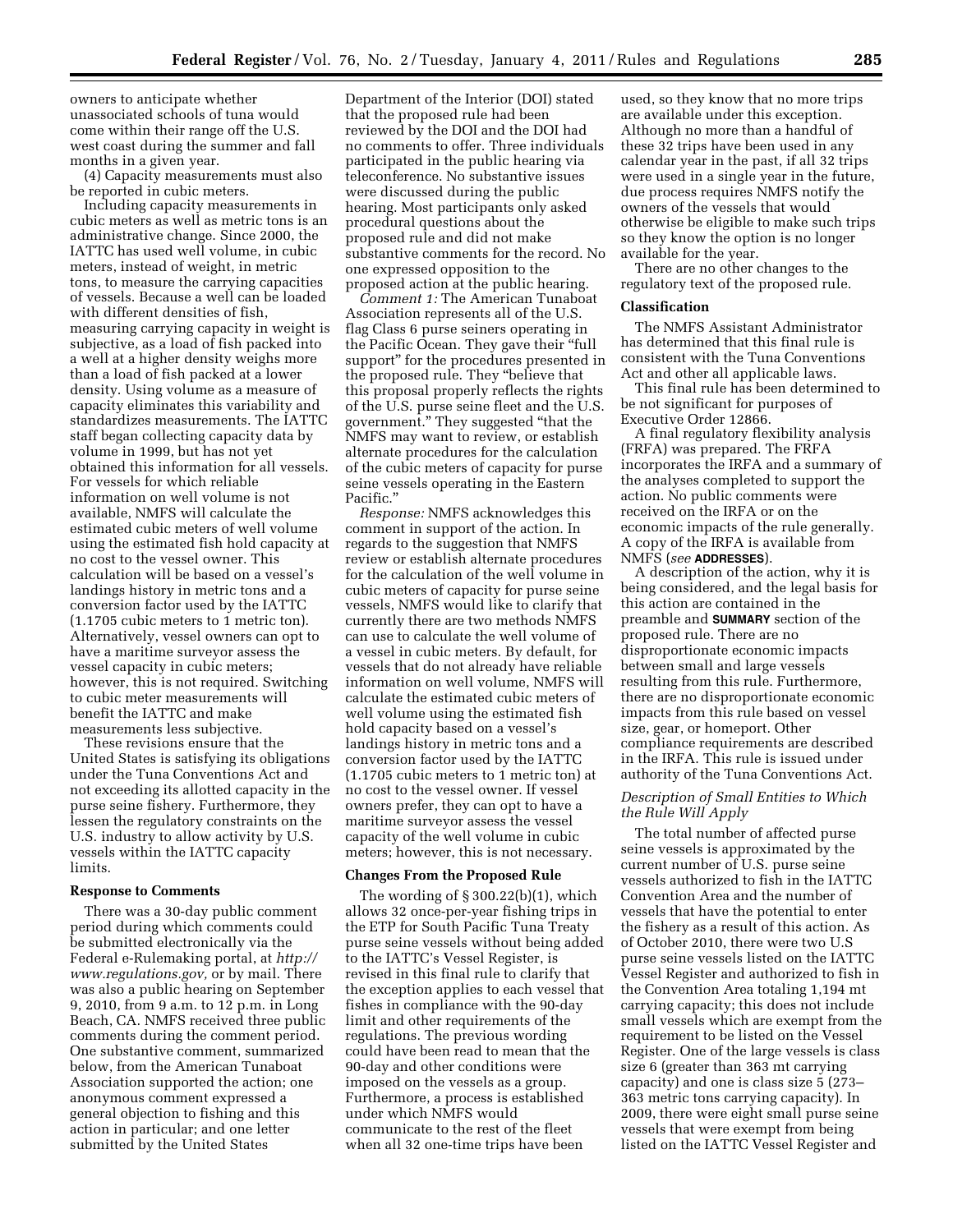made landings of tuna in the EPO; these vessels amount to an estimated 1,000 mt of carrying capacity are class size 1–2 vessels. Thus, it is estimated that the current U.S. vessel capacity, including small vessels, is about 2,200 mt. Although this modification provides additional flexibility to the U.S. fleet, NMFS believes it is unlikely that this action will lead to a substantial increase in effort in the purse seine fishery operating in the EPO.

Increasing the total aggregate carrying capacity of the purse seine fleet to 31,775 cubic meters (or about 27,147 mt) allows for about 20 or fewer large vessels, depending on the size of the individual vessels and the number of small vessels participating in the fishery, to be on the Vessel Register and participate in the fishery (this estimate is based on the average carrying capacity of U.S. vessels operating in the WCPO, or 1,487 cubic meters). It is estimated that at most, 10–15 small vessels may opt to be on the Vessel Register. It is estimated that the majority of the vessels that have the potential to enter the fishery are class size 6 vessels based on current and historical participation in the EPO and WCPO purse seine fisheries.

Class size 6 purse seine vessels usually fish outside U.S. waters and deliver their catch to U.S. (e.g., American Samoa) or foreign (e.g., Ecuador, Mexico, Colombia, Costa Rica) ports. Class size 6 vessels are required to have 100 percent observer coverage. They are categorized as large business entities (revenues in excess of \$4 million per year) and typically generate about 4,000 to 5,000 mt of tuna valued at about \$4 to \$5 million per year. Class size 5 vessels are not required to carry an observer. Purse seine vessels class size 5 or smaller are considered small business entities (revenues equal to or less than \$4 million per year) and it is estimated that from 2004–2008, the majority, if not all, of these smaller vessels had revenues of less than \$0.5 million per year.

The final rule will increase the opportunity for all U.S. purse seine vessels, regardless of size, to register to be on the IATTC Vessel Register and participate in the fishery targeting tunas in the EPO. This rule also removes the current exemption that allows smaller vessels (class sizes 1–5) to opportunistically fish for tuna species in the EPO without being listed on the IATTC Vessel Register. As previously mentioned, these vessels will now be required to apply to be on the Vessel Register every year if they anticipate fishing for tunas; however, there is no associated cost for registering to be on

the IATTC Vessel Register because there are no IATTC observer requirements for vessels under class size 6. Although these smaller vessels are required to be listed on the IATTC Vessel Register, they are exempt from the frivolous request provisions. The smaller vessels are exempt because it would be difficult, if not impossible, for the vessel owners to anticipate whether schools of tuna would become available off the U.S. west coast during the summer and fall months in a given year. In addition, using cubic meters rather than metric tons is not likely to negatively affect small business entities as it is an administrative change, which will not have any associated costs.

# *Steps Taken To Minimize the Economic Impact on Small Business Entities*

NMFS compared the effects of the proposed rule to three alternatives, including a no action alternative. Alternative 1 would have been the same as the preferred alternative; however, the Vessel Register list exemption for small purse seine vessels at 50 CFR 300.22(b)(1)(ii) would not have been removed, and the frivolous request regulations would not have been amended. Thus, Alternative 1 would have increased the U.S. vessel carrying capacity limit for the purse seine fishery operating in the EPO to 31,775 cubic meters, the capacity measurements would have been changed to cubic meter measurements, and small purse seine vessels for which landings of tuna caught in the Convention Area comprise 50 percent or less of the vessel's total landings, by weight, for a given calendar year, would have continued to be exempt from the requirement to be on the Vessel Register. The effects of this alternative on small business entities would have been similar to those described for the proposed action, except small purse seine vessels would have continued to be exempt from the requirement to be on the Vessel Register. If Alternative 1 had been adopted, the United States would have maintained U.S. regulations that are less consistent with IATTC Resolution C– 00–06 because not all vessels operating in the Convention Area would be on the IATTC Vessel Register.

Alternative 2 would have revised the current regulations to give NMFS the discretion to revise the current 8,969 mt (10,498 cubic meters) vessel capacity limit in the future up to the amount authorized under resolutions adopted by the IATTC (currently 31,775 cubic meters) based on specific criteria. However, the vessel capacity limit would not have been increased upon approval of the action because, as noted

earlier, there currently appears to be limited demand for additional vessel capacity. The capacity measurements would have been amended to be in cubic meter measurements and small purse seine vessels for which landings of tuna caught in the Convention Area comprise 50 percent or less of the vessel's total landings, by weight, for a given calendar year, would have continued to be exempt from the requirement to be on the Vessel Register. The impacts to small business entities would have been similar to those described under Alternative 1 with respect to not removing the exemption for small vessels. Alternative 2 did not necessarily increase the current carrying capacity in the purse seine fishery, so this could have been disadvantageous to large and some small business entities that were not exempt from being listed on the Vessel Register if the current vessel capacity were reached in a given year and they were not able to participate in the fishery due to a lack of available capacity.

Under Alternative 3, the no action alternative, there would have been no changes to the current regulations for the purse seine fishery which targets tuna species in the EPO. The purse seine vessel capacity limit would have remained at 8,969 mt, the capacity measurements would have remained in metric tons, and small purse seine vessels for which landings of tuna caught in the Convention Area comprise 50 percent or less of the vessel's total landings, by weight, for a given calendar year, would have continued to be exempt from the requirement to be on the Vessel Register. Under this alternative, the United States would have maintained U.S. regulations that are less consistent with IATTC Resolution C–00–06 because small vessels that occasionally fish for tunas would not have been included on the Vessel Register. In addition, U.S. regulations would have continued constraining the carrying capacity limit beyond what is authorized by the IATTC and would have therefore limited the opportunity for U.S. businesses to participate in the fishery.

Section 212 of the Small Business Regulatory Enforcement Fairness Act of 1996 states that for each rule or group of related rules for which an agency is required to prepare a FRFA, the agency shall publish one or more guides to assist small entities in complying with the rule, and shall designate such publications as ''small entity compliance guides.'' The agency shall explain the actions a small entity is required to take to comply with a rule or group of rules.